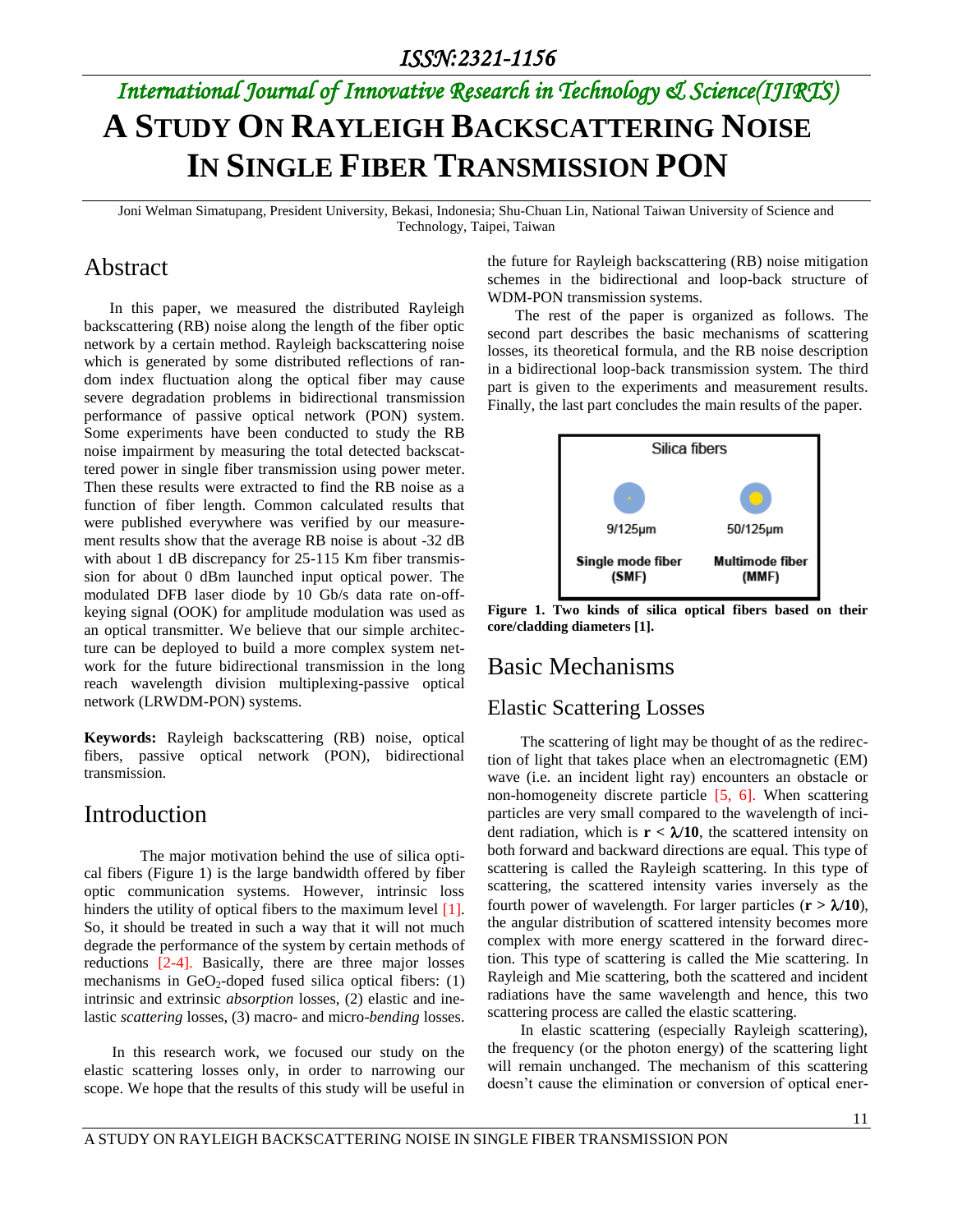#### *ISSN:2321-1156*

## *International Journal of Innovative Research in Technology & Science(IJIRTS)*

gy, but simply forces a part of optical wave escaping from the waveguide. By contrast, during the inelastic scattering [*stimulated Brillouin scattering* (SBS) arises when a strong optical signal generates an acoustic wave that produces variations in the refractive index, and *stimulated Raman scattering* (SRS) arises when there is an interaction between lightwaves and the vibrational modes of silica molecules], the frequency of the scattered light is shifted downward (The scattered wave is downshifted in frequency. It is called a Stokes wave after George Stokes, who found the frequency downshift in the process of luminescence in the  $19<sup>th</sup>$  century).

$$
\alpha_s = \frac{(0.76 + 0.51\Delta n)}{(\lambda/\mu m)^4} \left[\frac{dB}{Km}\right]
$$
 (1)

The numerator could be substituted by C with value ranges from  $0.7 \sim 0.9$  [(dB/Km)<sub>•</sub>µm<sup>4</sup>]. So, the equation above will be simplified to be:

$$
\alpha_s = \frac{C}{\lambda^4} \tag{2}
$$

for  $\lambda = 1550$  nm,  $\alpha_s$  varies from 0.12~0.16 dB/Km.

Actually, there is also another formula to calculate the Rayleigh scattering losses in optical fibers [7]. For pure silica glass an approximate equation for the Rayleigh scattering loss is given by this equation:

$$
\alpha(\lambda) = \alpha_0 \left(\frac{\lambda_0}{\lambda}\right)^4 \tag{3}
$$

where  $\alpha_0 = 1.64$  dB/Km at  $\lambda_0 = 850$  nm. This formula predicts scattering losses of 0.291 dB/Km at 1310 nm and 0.148 dB/Km at 1550 nm. As we can see, all equations give the same range value for  $\alpha_s$ , so either way can be used to calculate the Rayleigh scattering losses in optical fibers.

#### Rayleigh Backscattering Noise

Measuring the distribution of the light scattered in the backward direction as a function of fiber length down a fiber-optic assembly also can be useful in identifying breaks, bad splices, and non-reflective events [8]. Rayleigh backscattered light had benefited function in optical fiber sensors [9-11], but optical losses due to Rayleigh backscattering (RB) in optical fibers have caused a considerable problems in optical communication systems. Some investigations of noise due to RB have been presented in many areas, such as fiber-optic gyroscope based on Rayleigh backscattering in a fiber-ring resonator [12], light backscattered from absorbing solutions illuminated by a giant-pulse ruby laser [13], the direct observation of backscattering induced by sidewall roughness in high-index contrast optical waveguides based on total internal reflection [14], Rayleigh scattering acts as an equivalent mirror which can generate high levels of multiple reflection noise in lightwave systems

employing optical amplifiers [15], in using the backscattering fluctuations as fiber's signatures [16], to estimate the optical loss in acrylic polymers by theoretical modification [17] and also in bidirectional optical communication and wavelength-reuse fiber systems [18-22].

In a bidirectional system, data is transmitted in both directions over a single fiber (Figure 2). If we compared with the unidirectional system, bidirectional system will reduce the number of fibers and enhance the efficiency of bandwidth usage twice by using the same wavelength for both downstream and upstream transmissions in a wavelengthreuse system. However, the system will be more sensitive to RB effect and also SBS and SRS and other fiber nonlinearities due to the higher power levels in the system. For bidirectional optical systems which are employing single mode laser diodes, RB noise may cause considerable receiver sensitivity degradations. In fact, typically RB loss of about -31 to about -33 dB of the 0 dBm launched optical power to the 20 Km feeder fiber can't be avoided. RB in the transmission fiber must be taken into account when we calculated the performance of the bidirectional transmission system, especially in a wavelength-reuse system (loop-back access configuration or re-modulation scheme). Thus in this case, RB noise has become a limiting factor that causing system impairments in bidirectional optical communications.



**Figure 2. A bidirectional transmission system with wavelength reuse** mechanism, where  $\lambda$ **i** =  $\lambda$ **k**.

#### Experiments and Results

Here, we performed experiments to verify the calculated results that published everywhere, by adopted simple measurement setup of PON (passive optical network) upstream transmission link [23] which is shown in Figure 3. The backscatter factor is the ratio of the backscattered power to the energy launched into the fiber, which is important in long-range fault location since it determines the magnitude of the signal and hence the range which the apparatus can cover.

DFB laser diode was modulated with 10 Gb/s data rate PRBS (pseudo-random-binary-sequence)  $2^{31}$ -1 on-offkeying signal (OOK) before injected into the single optical fiber. Optical circulator was placed in between the laser source and optical fiber to manage the data traffic of signal get into and reflected back from the drop fiber transmission. Optical circulator is a non-reciprocal multi-port passive device that directs light sequentially from port to port in only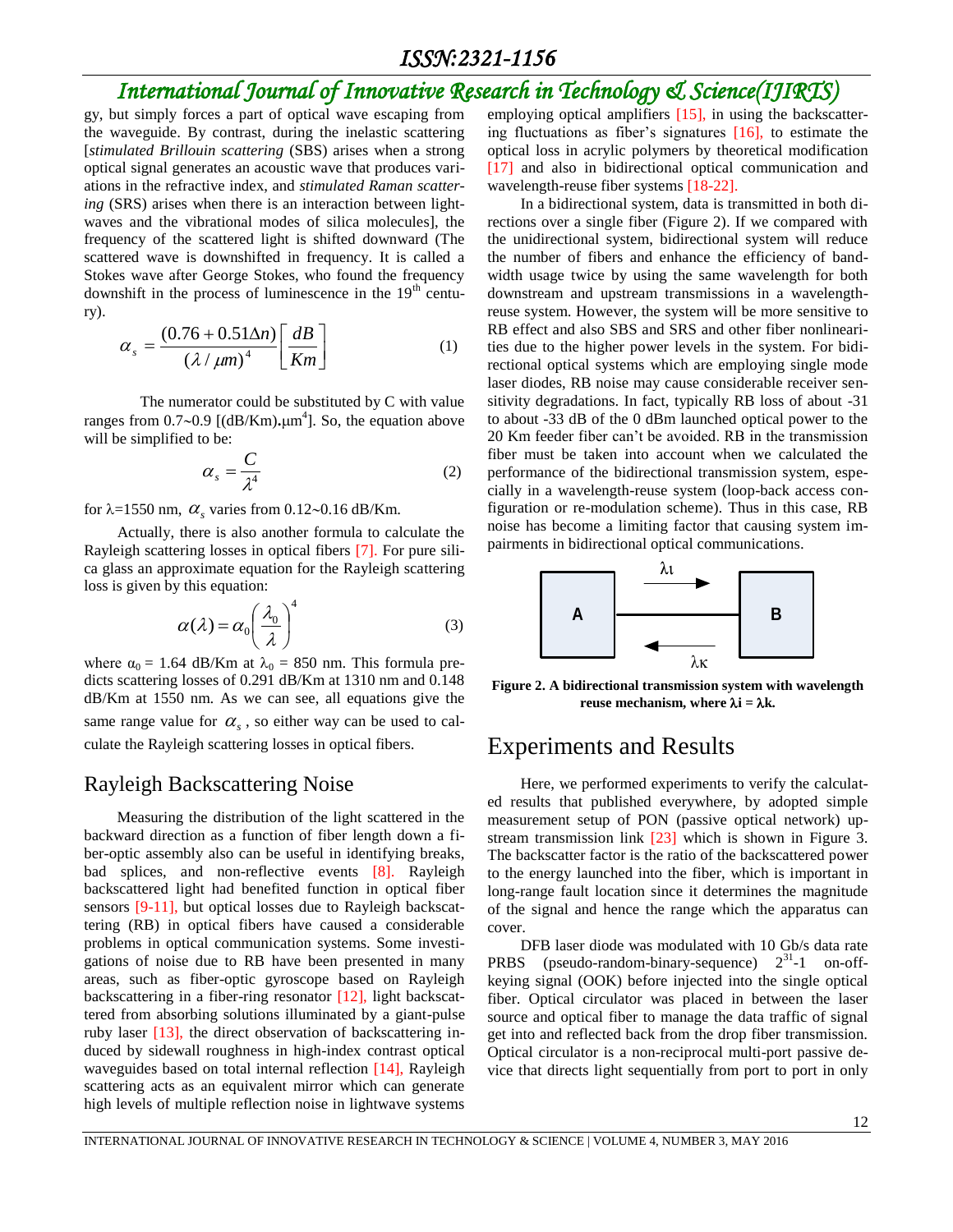#### *ISSN:2321-1156*

## *International Journal of Innovative Research in Technology & Science(IJIRTS)*

one direction. Either it is port 1, port 2, and port 3 can be used as input and output, depends on which direction the light comes and goes. Power meter was used to measure the total detected backscattered power because this equipment can measure the total output power precisely, rather than OSA (optical signal analyzer). To avoid reflections, angle connector was placed at the terminated end of the fiber.

After the signal entered the fiber through optical circulator, then the downstream (forward) signal experiences the scattering along the optical fiber due to fiber nonuniformities when manufacturing time. Some amounts of the scattering light then travelling back to the previous direction it goes before, which is then detected by power meter. This is the total backscattered power. The rest of the light signal goes toward the angled connector and terminated with APC (angled physical contact) connector. To see the effect of Rayleigh backscattering in different distances, we changed the length of fiber by cascading each spool with 10, 20, or 25 Km different length as available in Optical Network Laboratory (ONL)-403. Table 1 and 2 show the measurement results of total backscattered power as a function of input optical power and Rayleigh backscattering (RB) noise as a function of fiber length, respectively. For optical fiber systems, laser sources used almost exclusively are semiconductor laser diodes.



**Figure 3. Experimental setup to measure the Rayleigh Backscattering (RB) noise in single fiber transmission.**

So, here we used DFB (distributed feedback) laser diode with the center wavelength, $\lambda$  = 1538.2 nm and SMSR (side mode suppression ratio) 38 dB. It was biased at current 45 mA and temperature controlled  $20^{\circ}$ C used for optical transmitter, modulated by OOK signal with 0.25 V step (0.25 V,  $0.5$  V,  $0.75$  V) produced varied input optical power about  $\sim 0$ dBm. The average Rayleigh backscattering noise from our experiments is about -32 dB for different fiber length varies from 25-115 Km fiber length. This result can be a proof that this value is agreed or matched with our advanced prediction.

**Table 1. Measurements of total backscattered power as a function of input optical power.**

| <b>OOK Sig-</b><br>nal<br>(V) | <b>Input Optical</b><br><b>Power (dBm)</b> | <b>Detected Backscattered Optical Power (dBm)</b> |                  |           |              |           |           |  |
|-------------------------------|--------------------------------------------|---------------------------------------------------|------------------|-----------|--------------|-----------|-----------|--|
|                               |                                            | $25 \text{ km}$                                   | $35 \mathrm{km}$ | 55 km     | <b>80 km</b> | 105 km    | 115 km    |  |
| 0.25                          | 0.774                                      | $-32.236$                                         | $-31.998$        | $-31.862$ | $-31.847$    | $-31.845$ | $-31.829$ |  |
| 0.50                          | 0.808                                      | $-32.206$                                         | $-31.970$        | $-31.836$ | $-31.814$    | $-31.812$ | $-31.808$ |  |
| 0.75                          | 0.829                                      | $-32.196$                                         | $-31.956$        | $-31.819$ | $-31.799$    | $-31.797$ | $-31.795$ |  |

**(Assumptions: fiber connector and other equipment losses are negligible)**

**Table 2. Measurements of total Rayleigh backscattering (RB) noise as a function of fiber length.**

**(Assumptions: fiber connector and other equipment losses are negligible)**

| <b>OOK</b> Signal | <b>Rayleigh Backscattering noise (dB)</b> |                  |           |              |           |                   |  |  |  |
|-------------------|-------------------------------------------|------------------|-----------|--------------|-----------|-------------------|--|--|--|
| (V)               | $25 \mathrm{km}$                          | $35 \mathrm{km}$ | 55 km     | <b>80 km</b> | 105 km    | $115 \mathrm{km}$ |  |  |  |
| 0.25              | $-33.010$                                 | $-32.772$        | $-32.636$ | $-32.621$    | $-32.619$ | $-32.603$         |  |  |  |
| 0.50              | $-33.014$                                 | $-32.778$        | $-32.644$ | $-32.622$    | $-32.620$ | $-32.616$         |  |  |  |
| 0.75              | $-33.025$                                 | $-32.785$        | $-32.648$ | $-32.628$    | $-32.626$ | $-32.624$         |  |  |  |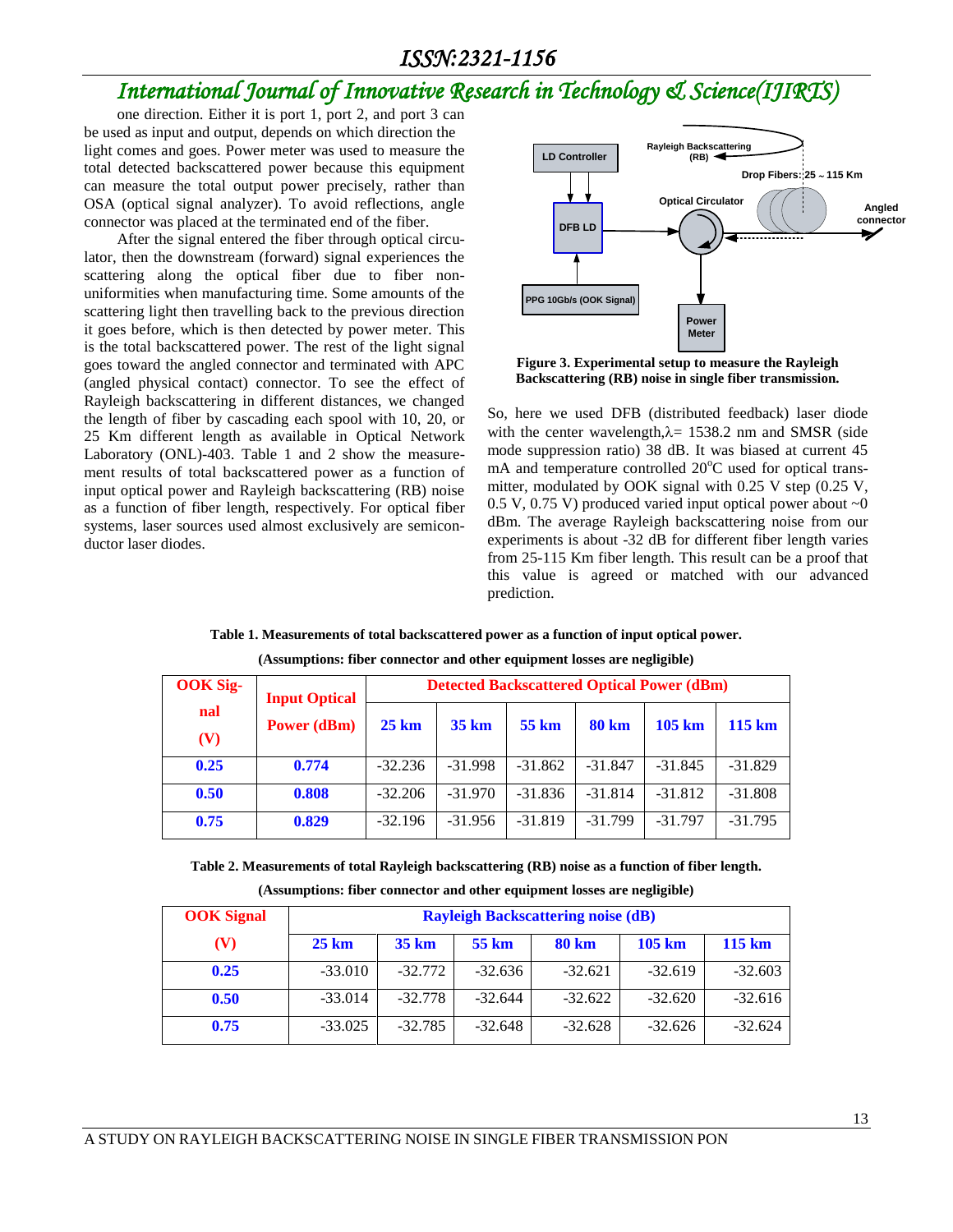## *International Journal of Innovative Research in Technology & Science(IJIRTS)*

## **Conclusions**

Rayleigh backscattering phenomena is an intrinsic loss or noise that always present (exist) in the transmission system. Bidirectional transmission is typically implemented in a loopback configuration in which the seed light and upstream signal operate at the same wavelength and travel in opposite directions within the same fiber. In our simple experiments, we used different fiber lengths to represent the different transmission links (vary from 25 Km to 115 Km). For transmission links longer than 20 Km, RB noise achieves about (average) -32 dB depending on the input optical power for certain laser wavelength. We believe that our simple setup can be employed (extended) to build the complex architectures for future bidirectional access network or long-reach WDM-PON systems.

## Acknowledgments

Authors would like to thank Dr. San-Liang Lee for his valuable discussions and generosity in providing some facilities for us for doing some experiments in ONL-403.

## References

- [1] K.. Tsujikawa, K.. Tajima, and J. Zhou, "Intrinsic loss of optical fibers," *Optical Fiber Technology*  Vol (11), pp. 319-331, 2005.
- [2] J. Prat, "Rayleigh Back-scattering reduction by means of Quantized Feedback Equalization in WDM-PONs," Th.10.B.3, *ECOC* 2010, Torino, Italy.
- [3] J.-M. Lee, D.-W. Lee, S.-J. Park, and S.-K. Han, "Reduction of Rayleigh Back-Scattering Noise Using RF Tone in RSOA Based Bidirectional Optical Link," JThA98.pdf, *OFC/NFOEC* 2008, USA.
- [4] U. H. Hong, Cho, K. Y., Takushima, Y., and Y. C. Chung, "Effects of Rayleigh Backscattering in Long-Reach RSOA-Based WDM-PON," OThG1.pdf, *OSA/OFC/NFOEC* 2010.
- [5] D. W. Hahn, "Light Scattering Theory," July 2009.
- [6] Liebl, M., Blue Skies, "Coffee Creamer, and Rayleigh Scattering," *The Physics Teacher*, Vol (48), May 2010, pp. 300-301.
- [7] G. Keiser, "Optical Fiber Communications," Fouth Edition**,** *Mc Graw Hill*, 2010.
- [8] B. J. Soller, M. S. Wolfe, and M. E. Froggat, "Polarization resolved measurement of Rayleigh backscatter in fiber-optic components," *OFC Technical Digest*, paper NWD3, 2005.
- [9] D. K. Gifford, B. J. Soller, M. S. Wolfe, and M. E. Froggat, "Distributed Fiber-Optic Temperature Sensing using Rayleigh Backscatter," *ECOC* 2005.
- [10] K. Peters, "Polymer optical fiber sensors—a review," *Smart Mater. Struct*. Vol (20), 17pp. 2011.
- [11] S. T. Kreger, A. K. Sang, D. K. Gifford, and M. E. Froggatt, "Distributed strain and temperature sensing in plastic optical fiber using Rayleigh scatter," *Proc.of SPIE* Vol (7316), pp.1-8, 2009.
- [12] A. Kung, J. Budin, , L. Thevenaz, and Ph. A. Robert, "Rayleigh Fiber Optics Gyroscope," *IEEE Photonics Technology Letter*, Vol (9), pp. 973- 975, 1997.
- [13] C. W. Cho, N. D. Foltz, D. H. Rank, and T. A. Wiggins, "Stimulated Thermal Rayleigh Scattering in Liquids," *Physical Review*, Vol (175), pp. 271-275, 1968.
- [14] F. Morichetti, "Roughness Induced Backscattering in Optical Silicon Waveguides," *Physical Review Letters,* Vol (104), pp. 1-4, 2010.
- [15] J. L. Gimlett, M. Z. Iqbal, N. K. Cheung, A. Righetti, F. Fontana, and G. Grasso, "Observation of Equivalent Rayleigh Scattering Mirrors in Lightwave Systems with Optical Amplifiers," *IEEE Photonics Technology Letters*, Vol (2), pp. 211-213, 1990.
- [16] M. Brodsky, J. Oh, M. Tur, and P. S. Henry, "Rayleigh backscattering from optical fiberscould it be used to identify individual fibers?," *Optical Society of America (OSA)*, 2010.
- [17] J. K. Kim, and D. H. Suh, "Estimation on the optic loss for acrylic polymers by theoretical modification," *Journal of Fluorine Chemistry*, Vol (125), pp. 369-375, 2004.
- [18] S.-K. Liaw, S.-L. Tzeng, and Y.-J. Hung, "Rayleigh backscattering induced power penalty on bidirectional wavelength-reuse fiber systems," *Optics Communications* 188, pp. 63-67, 2001.
- [19] R. K. Staubli, and P. Gysel, "Crosstalk Penalties Due to Coherent Rayleigh Noise in Bidirectional Optical Communication Systems," *Journal of Lighwave Technology*, Vol (9), pp. 375-380, 1991.
- [20] J. W. Simatupang, "Simulation and Analysis of Rayleigh Backscattering Effects in 105 Km Long-Reach RSOA-based Hybrid WDM/TDM PON Transmissions," *Jurnal Teknologi Indonesia LIPI*, 36 (1), pp. 1-9, 2013.
- [21] M. Xu, Y.-C. Chi, J. Wang, L. Cheng, F. Lu, Md. I. Khalil, C.-T. Tsai, G.-R. Lin, and G.-K. Chang, "Wavelength Sharing and Reuse in Dual-Band WDM-PON Systems Employing WRC-FPLDs," *IEEE Photonics Technology Letters*, Vol. 27 (17), pp. 1821-1824, 2015.